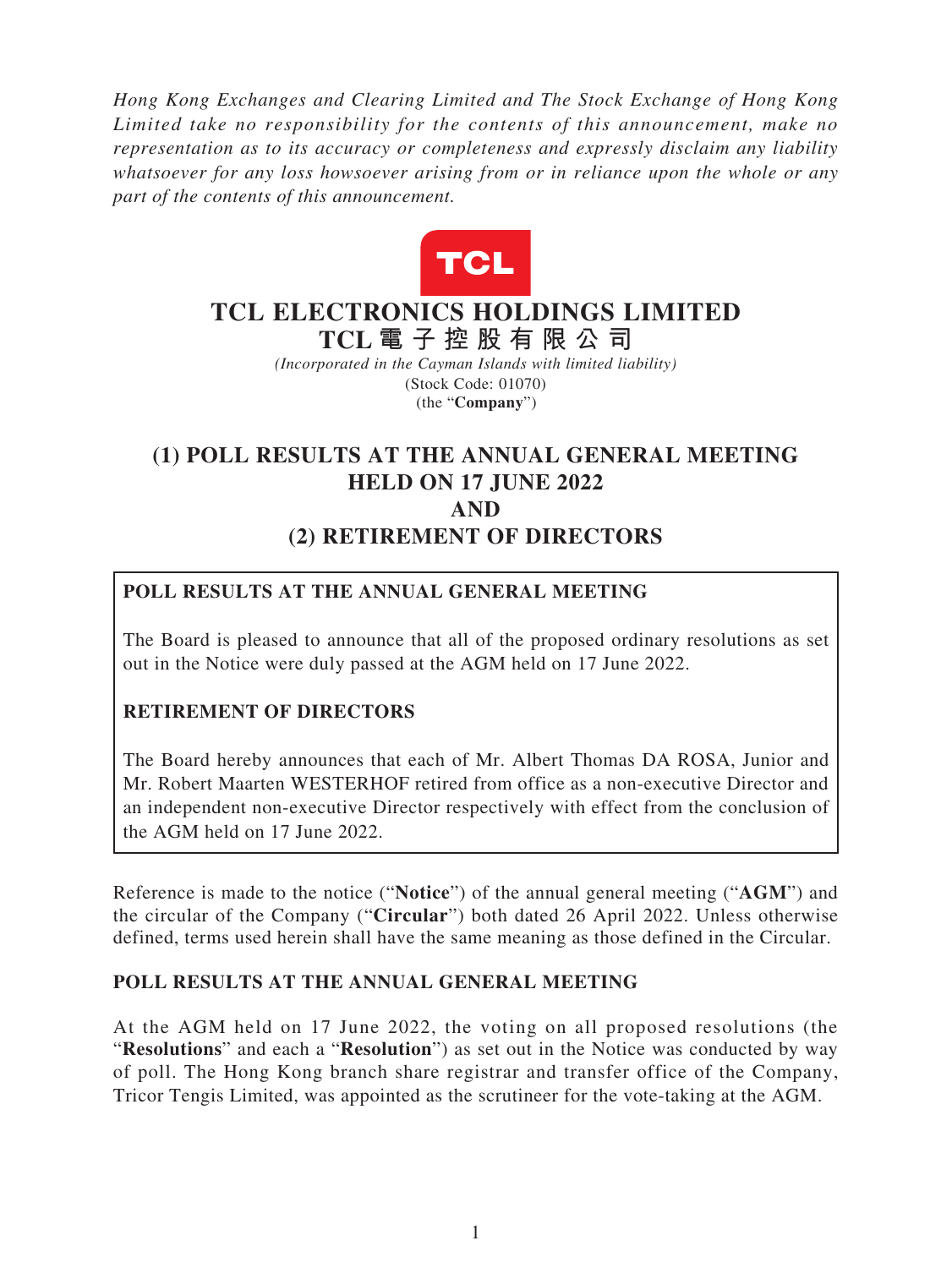The Board is pleased to announce that the poll results in respect of the Resolutions were as follows:

| <b>ORDINARY RESOLUTION(S)</b> |                                                                                                                                                                                                                                                                                                                         | Number of votes $(\% )$      |                           |
|-------------------------------|-------------------------------------------------------------------------------------------------------------------------------------------------------------------------------------------------------------------------------------------------------------------------------------------------------------------------|------------------------------|---------------------------|
|                               |                                                                                                                                                                                                                                                                                                                         | <b>FOR</b>                   | <b>AGAINST</b>            |
| 1.                            | To receive and adopt the audited consolidated<br>financial statements and the reports of the<br>directors of the Company ("Director(s)") and<br>the independent auditor of the Company<br>("Auditor") for the year ended 31 December<br>2021.                                                                           | 1,466,378,765<br>$(99.58\%)$ | 6,218,177<br>$(0.42\%)$   |
| 2.                            | To declare a final dividend of HK16.70 cents<br>per ordinary share of the Company for the<br>year ended 31 December 2021 to be paid out<br>of the share premium account of the Company<br>to the shareholders of the Company whose<br>names appear on the register of members of<br>the Company on 8 July 2022, Friday. | 1,472,596,932<br>$(99.99\%)$ | 10<br>$(0.01\%)$          |
| 3.                            | To re-appoint Messrs. Ernst & Young as the<br>Auditor and authorise the board of Directors<br>to fix their remuneration.                                                                                                                                                                                                | 1,453,258,105<br>$(98.69\%)$ | 19,338,837<br>$(1.31\%)$  |
| 4.<br>(a)                     | To re-elect Mr. SUN Li as a non-executive<br>Director.                                                                                                                                                                                                                                                                  | 1,458,297,305<br>$(99.03\%)$ | 14,299,637<br>$(0.97\%)$  |
| (b)                           | To re-elect Dr. TSENG Shieng-chang Carter<br>as an independent non-executive Director.                                                                                                                                                                                                                                  | 1,455,719,084<br>(98.85%)    | 16,877,858<br>$(1.15\%)$  |
| 5.                            | To authorise the board of Directors to fix the<br>Directors' remuneration.                                                                                                                                                                                                                                              | 1,471,969,117<br>$(99.96\%)$ | 627,825<br>$(0.04\%)$     |
| 6.                            | To grant the general mandate to the Directors<br>to issue or otherwise deal with unissued shares<br>of the Company (the "General Mandate") as<br>set out in item 6 of the Notice.                                                                                                                                       | 1,349,357,286<br>$(91.63\%)$ | 123,239,656<br>(8.37%)    |
| 7.                            | To grant the repurchase mandate to the<br>Directors to repurchase the shares of the<br>Company (the "Repurchase Mandate") as<br>set out in item 7 of the Notice.                                                                                                                                                        | 1,461,245,127<br>$(99.23\%)$ | 11,351,815<br>$(0.77\%)$  |
| 8.                            | To extend the General Mandate by the number<br>of shares of the Company repurchased by the<br>Company under the prevailing Repurchase<br>Mandate as set out in item 8 of the Notice.                                                                                                                                    | 1,347,575,888<br>$(91.51\%)$ | 125,021,054<br>$(8.49\%)$ |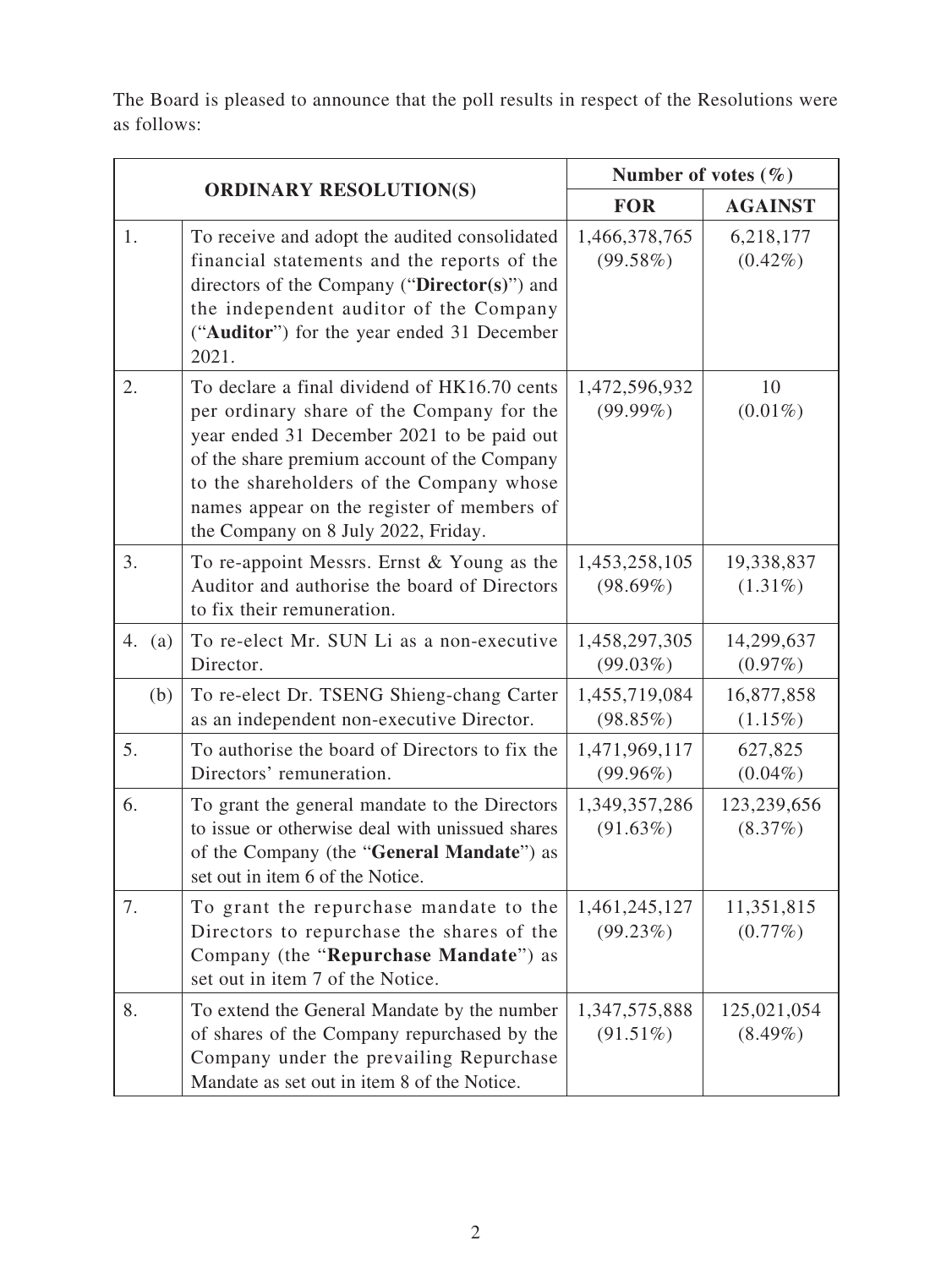| <b>ORDINARY RESOLUTION(S)</b> |                                                                                                                                                                                                                                                                                                                                                                                                                                                                                                 | Number of votes $(\% )$      |                           |
|-------------------------------|-------------------------------------------------------------------------------------------------------------------------------------------------------------------------------------------------------------------------------------------------------------------------------------------------------------------------------------------------------------------------------------------------------------------------------------------------------------------------------------------------|------------------------------|---------------------------|
|                               |                                                                                                                                                                                                                                                                                                                                                                                                                                                                                                 | <b>FOR</b>                   | <b>AGAINST</b>            |
| 9.                            | To grant a specific mandate to Directors to<br>allot and issue new shares of the Company<br>and/or otherwise deal with unissued shares of<br>the Company which may be required to be<br>allotted and issued under the Share Award<br>Scheme (as defined in the Notice) pursuant to<br>the terms thereof not exceeding 3% of the<br>total number of issued shares of the Company<br>as at the date of this resolution is passed (the<br>"Scheme Mandate") as set out in item 9 of<br>the Notice. | 1,350,551,699<br>$(91.71\%)$ | 122,045,243<br>$(8.29\%)$ |

Please refer to the Notice for the full text of the Resolutions proposed at the AGM. As at 13 June 2022 (i.e. the record date for the AGM): (i) the total number of issued Shares was 2,495,495,667; and (ii) the Trustees held a total of 101,723,417 Restricted Shares (which represents approximately 4.08% of the total number of issued Shares as at 13 June 2022), among which 87,915,162 are outstanding (i.e. granted but remained unvested) Restricted Shares.

As stated in the Circular, the Shareholders who are grantees of the aforesaid outstanding Restricted Shares are required to abstain from voting on the resolution approving the granting of the Scheme Mandate (i.e. Resolution No. 9) in respect of those Restricted Shares. According to the terms of the Scheme Rules and the Trust Deeds, the Trustees shall not exercise any voting rights in respect of any Shares held under the Trusts (including but not limited to any Restricted Shares, Returned Shares and Further Shares). Thus, no grantees of the aforesaid outstanding Restricted Shares will be entitled to exercise, or cause the Trustees to exercise, any voting rights in respect of such Restricted Shares. Save for that, no Shareholder is required to abstain from voting on the resolution approving the granting of the Scheme Mandate.

Hence, the total number of shares entitling the Shareholders to attend and vote for or against the Resolutions (other than Resolution No. 9) at the AGM was 2,495,495,667 (2,407,580,505 for Resolution No. 9); given that 101,723,417 of which were held by the Trustees, the actual number of Shares which gave rise to voting rights at the AGM was 2,393,772,250.

Save as aforementioned, there was no restriction on any Shareholders to cast votes on any of the Resolutions at the AGM and no parties had stated their intention in the Circular to vote against any of the Resolutions or to abstain from voting at the AGM, and there were no (i) Shares entitling the Shareholders to attend and abstain from voting in favour of the Resolutions at the AGM, nor (ii) Shares of holders that are required under the Listing Rules to abstain from voting.